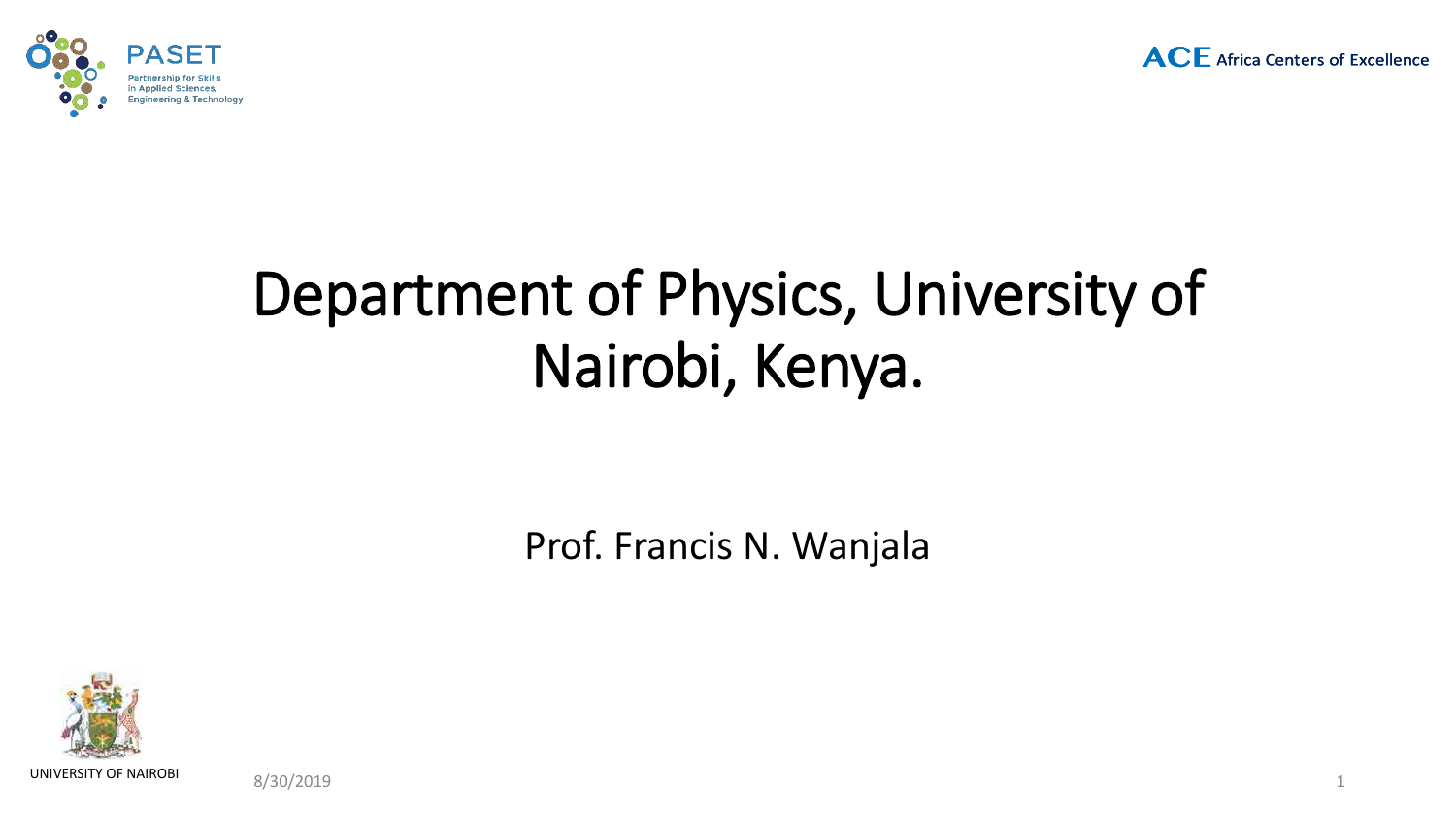

#### **ACF** Africa Centers of Excellence

## About the University and Center

- **Vision**: A world-class university committed to scholarly excellence
- Mission: to provide quality university education and training and to embody the aspirations of the global community through creation, preservation, integration, transmission and utilization of knowledge.
- **Focus Area**: ENERGY including Renewables
- **Innovation Activity & start-ups**: Science and Technology Park, FABLAB





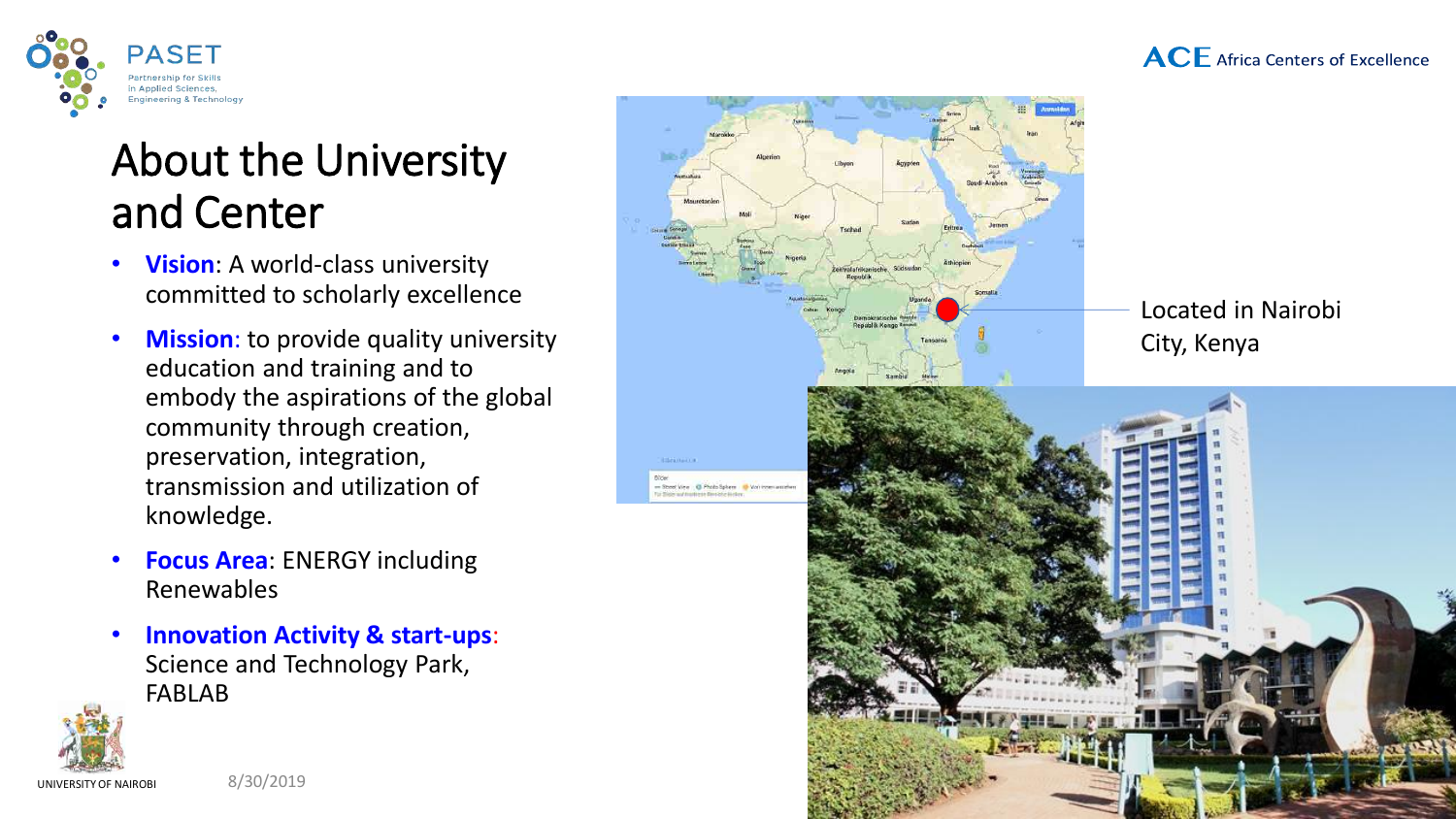#### **ACF** Africa Centers of Excellence



## Research and Innovation Topics

- Focus on R&D in Energy problems facing sub-Saharan Africa and globally:
	- Low cost (Photovoltaic's) based on Dye sensitized solar cells (DSSC) and related solar cells
	- Training and installation of PV systems
	- Ceramic insulators for energy efficient cooking "stoves" & industrial use
	- Nanoporous ceramic water purification systems for domestic uses
	- Solar thermal materials for domestic and industrial use







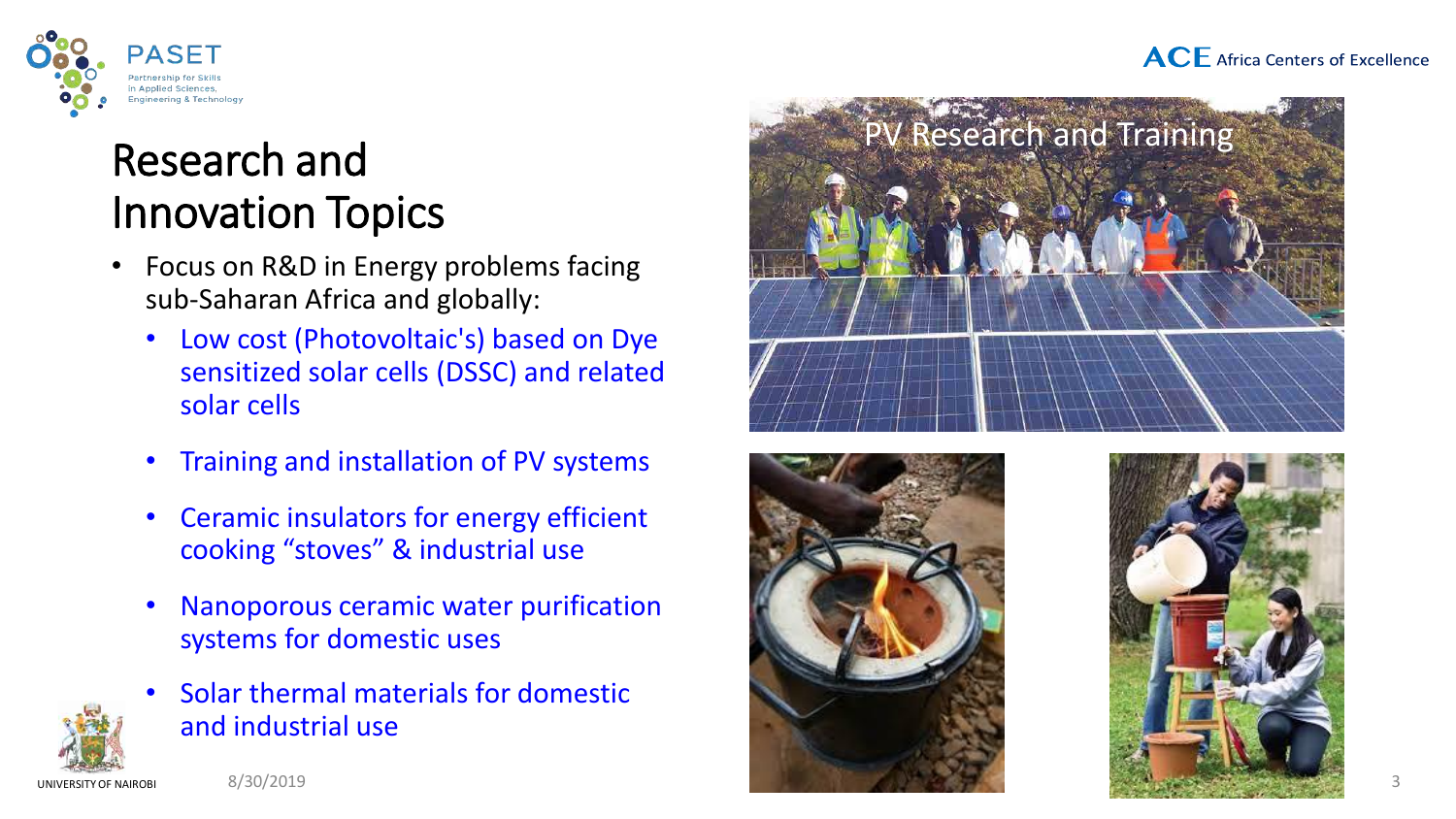

# Areas of Collaboration that we are interested

### **For Partner Universities**

- Postgraduate Training (MSc and PhD) in:
	- Energy including renewable Energy
	- Thermo-physical properties of materials
	- Material Science for water purification systems

### **For Partner Companies**

- Research in Photovoltaic's and Photothermal systems
- Manufacture of affordable nanoporous water filters for domestic use